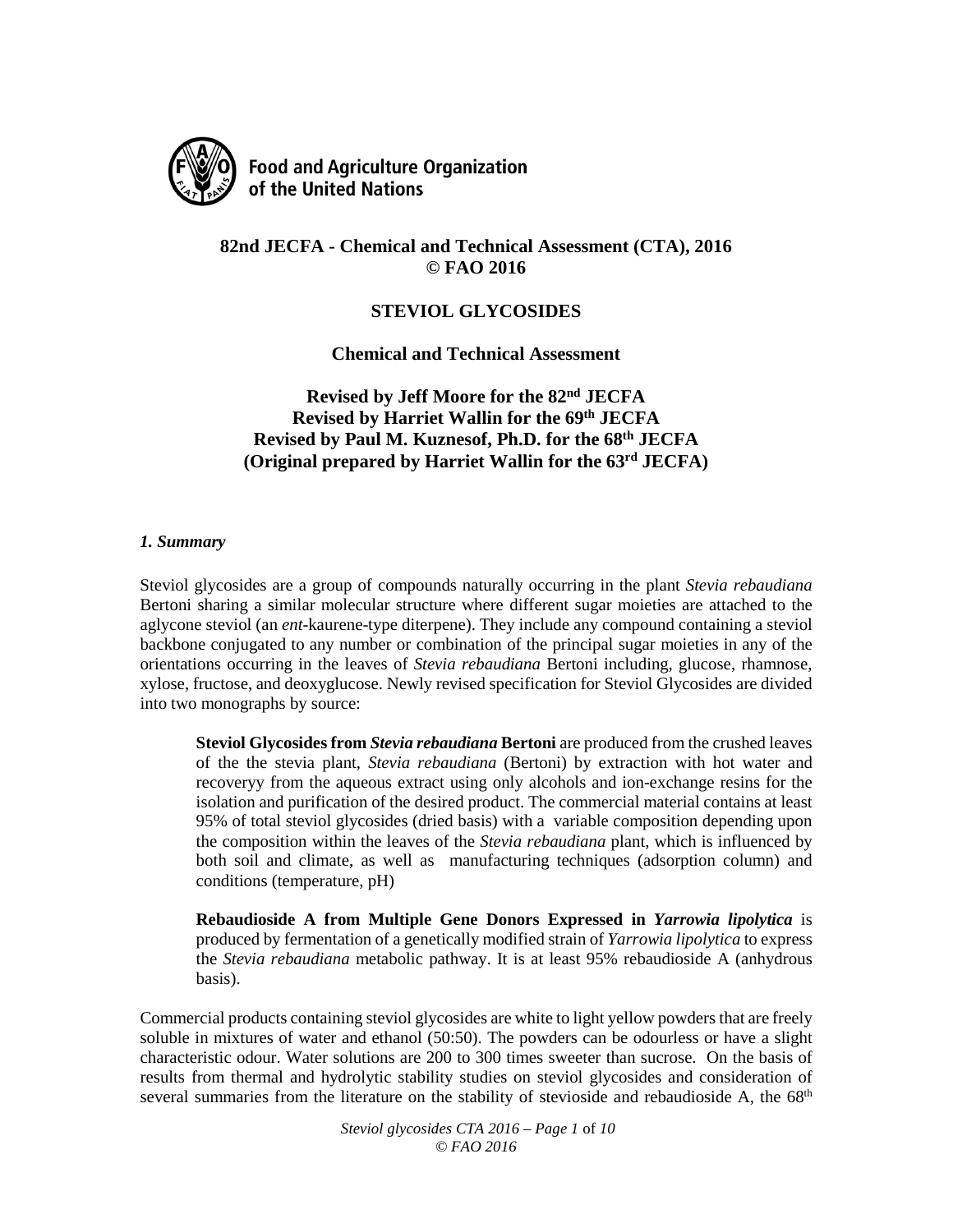JECFA agreed that steviol glycosides is sufficiently thermally and hydrolytically stable for use in foods, including acidic beverages, under normal conditions of processing and storage. Preparations of steviol glycosides are reported to be used principally as sweeteners in fruit and milk-based drinks, desserts, yoghurts, confectionaries, delicacies, and pickles. The use of a steviol glycosides as a table-top sweetener is also well known.

#### *2. Structures of steviol glycosides*

Steviol glycosides can be categorised into separate groups based on the type of glycosidic residues linked to the steviol backbone: glucosyl steviol (only glucose residues); rhamnosyl steviol (rhamnose and glucose residues); xylosyl steviol (xylose and glucose residues); fructosyl steviol (fructose and glucose residues); and deoxyglucose steviol (deoxyglucose and glucose residues), see Figure 1. The chemical information for steviol glycosides identified commercial products are given in Table 1.



Figure 1. Structures of steviol and related glycosides. Steviol  $(R1 = R2 = H)$  is the aglycone of the steviol glycosides. Glc, Rha, Fru, deoxyGlc and Xyl represent, respectively, glucose, rhamnose, fructose, deoxyglucose and xylose sugar moieties.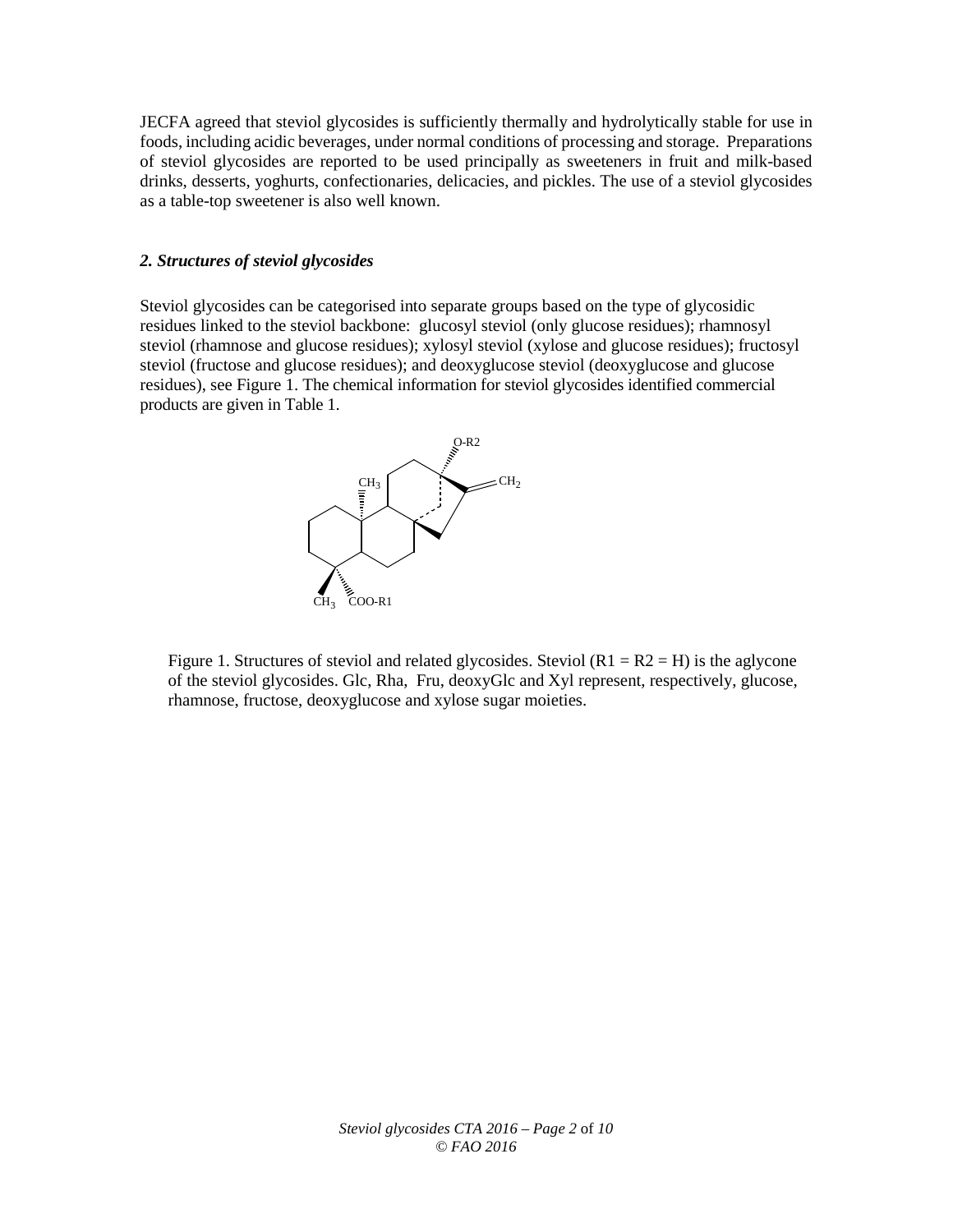# **Table 1: Steviol Glycosides Identified in Commercial Products**

| Common<br><b>Name</b>             | R <sub>1</sub>                  | R <sub>2</sub>                                                 | <b>Chemical Name</b>                                                                                                                                                  | <b>CAS</b><br><b>Number</b> | <b>Chemical</b><br><b>Formula</b> | <b>Formula Weight</b> |
|-----------------------------------|---------------------------------|----------------------------------------------------------------|-----------------------------------------------------------------------------------------------------------------------------------------------------------------------|-----------------------------|-----------------------------------|-----------------------|
| Group 1: Steviol + Glucose (SvGn) |                                 |                                                                |                                                                                                                                                                       |                             |                                   |                       |
| Rubusoside                        | $Glc\beta1-$                    | $Glc\beta1-$                                                   | 13-[(β-D-glucopyranosyl) oxy] kaur-16-en-18-oic<br>acid, β-D-glucopyranosyl ester                                                                                     | 64849-<br>$39 - 4$          | $C_{32}H_{50}O_{13}$              | 642.73                |
| Steviolbioside                    | H                               | $Glc\beta(1-$<br>$2)Glc\beta1-$                                | 13- $[(2-O-B-D-glucopyranosyl-B-D-$<br>glucopyranosyl) oxy]kaur-16-en-18-oic acid                                                                                     | 41093-<br>$60-1$            | $C_{32}H_{50}O_{13}$              | 642.73                |
| Stevioside                        | $Glc\beta1-$                    | $Glc\beta(1-$<br>$2)Glc\beta1-$                                | 13-[(2-O-β-D-glucopyranosyl-β-D-<br>glucopyranosyl) oxy]kaur-16-en-18-oic acid, β-D-<br>glucopyranosyl ester                                                          | 57817-<br>89-7              | $C_{38}H_{60}O_{18}$              | 804.87                |
| Rebaudioside<br>в                 | H                               | $Glc\beta(1-$<br>$2$ )[Glc $\beta$ (1-<br>$3)$ ]Glc $\beta$ 1- | 13-[(2-O-β-D-glucopyranosyl-3-O-β-D-<br>glucopyranosyl-β-D-glucopyranosyl) oxy]kaur-16-<br>en-18-oic acid                                                             | 58543-<br>$17 - 2$          | $C_{38}H_{60}O_{18}$              | 804.87                |
| Rebaudioside<br>E                 | $Glc\beta(1-$<br>$2)Glc\beta1-$ | $Glc\beta(1-$<br>$2)Glc\beta1-$                                | 13-[(O-β- D-Glucoopyranosyl-(1,2)-O-[β- D-<br>glucopyranosyl)-oxy]-kaur-16-en-18-oic acid (4')-<br>$O-B-D-glucopyranosyl-deoxy-(1,2)-O-[β-D-$<br>glucopyranosyl ester | 63279-<br>$14-1$            | $C_{44}H_{70}O_{23}$              | 967.01                |
| Rebaudioside<br>А                 | $Glc\beta1-$                    | $Glc\beta(1-$<br>$2)[Glc\beta(1-$<br>$3$ ]Glc $\beta$ 1-       | 13-[(2-O-β-D-glucopyranosyl-3-O-β-D-<br>glucopyranosyl-β-D-glucopyranosyl) oxy]kaur-16-<br>en-18-oic acid, β-D-glucopyranosyl ester                                   | 58543-<br>$16-1$            | $C_{44}H_{70}O_{23}$              | 967.01                |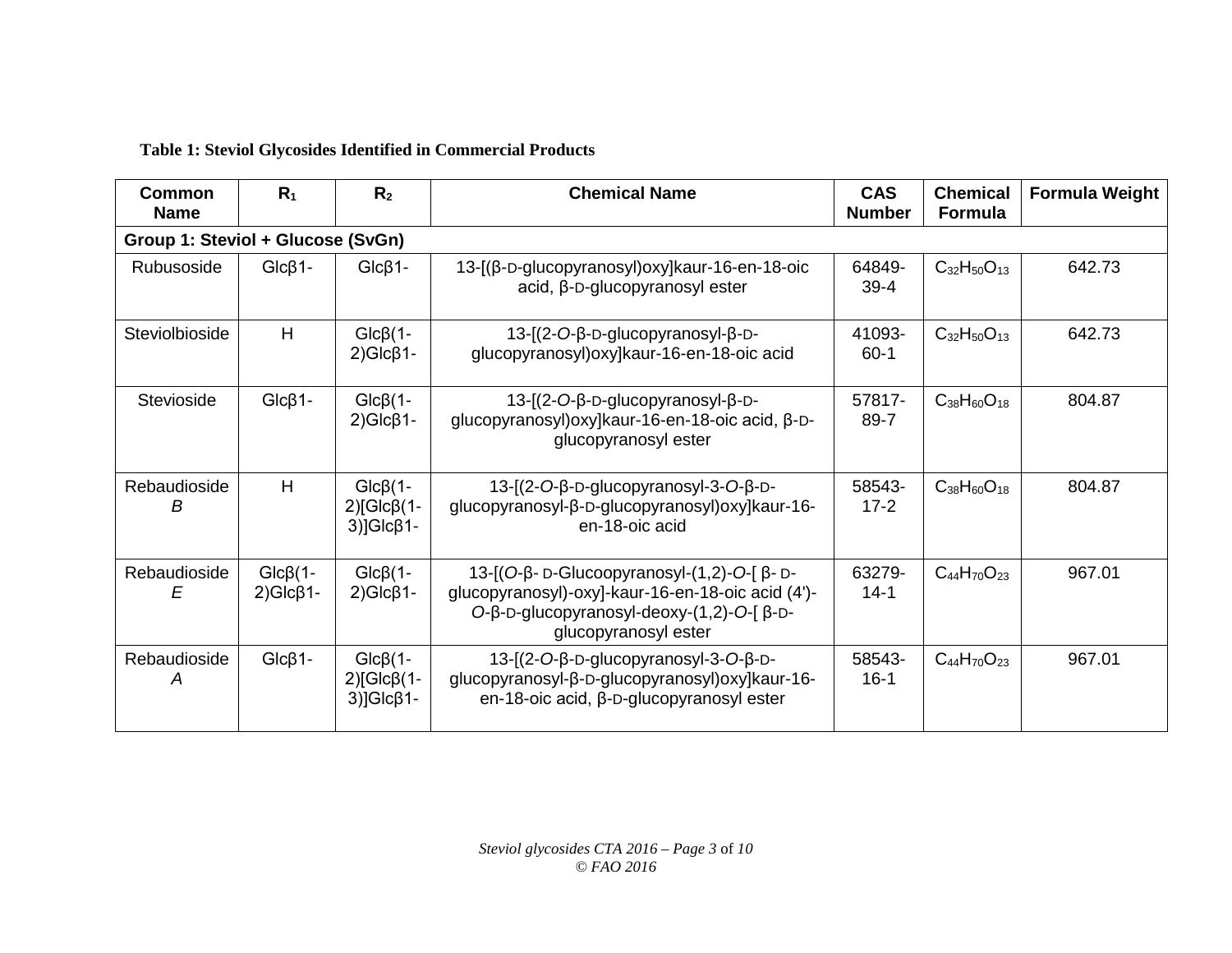| <b>Common</b><br><b>Name</b>                  | R <sub>1</sub>                                                                          | R <sub>2</sub>                                                  | <b>Chemical Name</b>                                                                                                                                                                                                                                       | <b>CAS</b><br><b>Number</b> | <b>Chemical</b><br><b>Formula</b> | <b>Formula Weight</b> |
|-----------------------------------------------|-----------------------------------------------------------------------------------------|-----------------------------------------------------------------|------------------------------------------------------------------------------------------------------------------------------------------------------------------------------------------------------------------------------------------------------------|-----------------------------|-----------------------------------|-----------------------|
| Rebaudioside<br>D                             | $Glc\beta(1-$<br>$2)Glc\beta1-$                                                         | $Glc\beta(1-$<br>$2)$ [Glc $\beta$ (1-<br>$3)$ ]Glc $\beta$ 1-  | 13-[(2-O-β-D-glucopyranosyl-3-O-β-D-<br>glucopyranosyl-β-D-glucopyranosyl) oxy]kaur-16-<br>en-18-oic acid, 2-O-β-D-glucopyranosyl-β-D-<br>glucopyranosyl ester                                                                                             | 63279-<br>$13 - 0$          | $C_{50}H_{80}O_{28}$              | 1129.15               |
| Rebaudioside<br>M                             | $Glc\beta(1-$<br>$2$ )[Glc $\beta$<br>(1-<br>$3)$ ]Glc $\beta$ 1-                       | $Glc \beta(1-$<br>$2)$ [Glc $\beta$ (1-<br>$3)$ ]Glc $\beta$ 1- | 13-[(O-β- D-Glucopyranosyl-(1,2)-O-[β- D-<br>glucopyranosyl-(1,3)]-β- D-glucopyranosyl)oxy]-<br>kaur-16-en-18-oic acid (4')-O-β-D-glucopyranosyl-<br>$(1,2)$ -O-[β- D-glucopyranosyl- $(1,3)$ ]-β- D-<br>glucopyranosyl ester                              | 1220616-<br>$44 - 3$        | $C_{56}H_{90}O_{33}$              | 1291.29               |
| Group 2:Steviol + Rhamnose + Glucose (SvR1Gn) |                                                                                         |                                                                 |                                                                                                                                                                                                                                                            |                             |                                   |                       |
| Dulcoside A                                   | $Glc\beta1-$                                                                            | $Rha\alpha(1-$<br>$2)Glc\beta1-$                                | 13-[(2-O-β-D-rhamnopyranosyl-β-D-<br>glucopyranosyl) oxy]kaur-16-en-18-oic acid, β-D-<br>glucopyranosyl ester                                                                                                                                              | 64432-<br>$06-0$            | $C_{38}H_{60}O_{17}$              | 788.87                |
| Rebaudioside<br>C                             | $Glc\beta1-$                                                                            | $Rha\alpha(1-$<br>$2)$ [Glc $\beta$ (1-<br>$3)$ ]Glc $\beta$ 1- | 13-[(2-O-β-D-rhamnopyranosyl-3-O-β-D-<br>glucopyranosyl-β-D-glucopyranosyl) oxy]kaur-16-<br>en-18-oic acid, β-D-glucopyranosyl ester                                                                                                                       | 63550-<br>$99-2$            | $C_{44}H_{70}O_{22}$              | 951.01                |
| Rebaudioside<br>N                             | $Rha\alpha(1-$<br>$2)$ [Glc $\beta$ (1-<br>$3)$ ]Glc $\beta$ 1-                         | $Glc\beta(1-$<br>$2)$ [Glc $\beta$ (1-<br>$3)$ ]Glc $\beta$ 1-  | 13-[(Ο-β- D-Glucopyranosyl-(1,2)-Ο-[β- D-<br>glucopyranosyl-(1,3)]-β- D-glucopyranosyl)oxy]-<br>kaur-16-en-18-oic acid (4')-O-6-deoxy-L-<br>mannopyranosyl-(1,2)-O-[β- D-glucopyranosyl-<br>$(1,3)$ ]- $\beta$ - D-glucopyranosyl ester                    | 1220616-<br>$46 - 5$        | $C_{56}H_{90}O_{32}$              | 1275.29               |
| Rebaudioside<br>Ω                             | $Glc\beta(1-$<br>$3)$ Rha $\alpha$ (1-<br>$2$ )[Glc $\beta$ (1-<br>$3)$ ]Glc $\beta$ 1- | $Glc \beta(1-$<br>$2)$ [Glc $\beta$ (1-<br>$3)$ ]Glc $\beta$ 1- | 13-[(O-β-D-Glucopyranosyl-(1,2)-O-[β-D-<br>glucopyranosyl-(1,3)]-β-D-glucopyranosyl)oxy]-<br>kaur-16-en-18-oic acid (4')-O-β-D-glucopyranosyl-<br>$(1,3)$ -O-6- deoxy-L-mannopyranosyl- $(1,2)$ -O-[β-D-<br>glucopyranosyl-(1,3)]-β-D-glucopyranosyl ester | 1220616-<br>$48 - 7$        | $C_{62}H_{100}O_{37}$             | 1437.44               |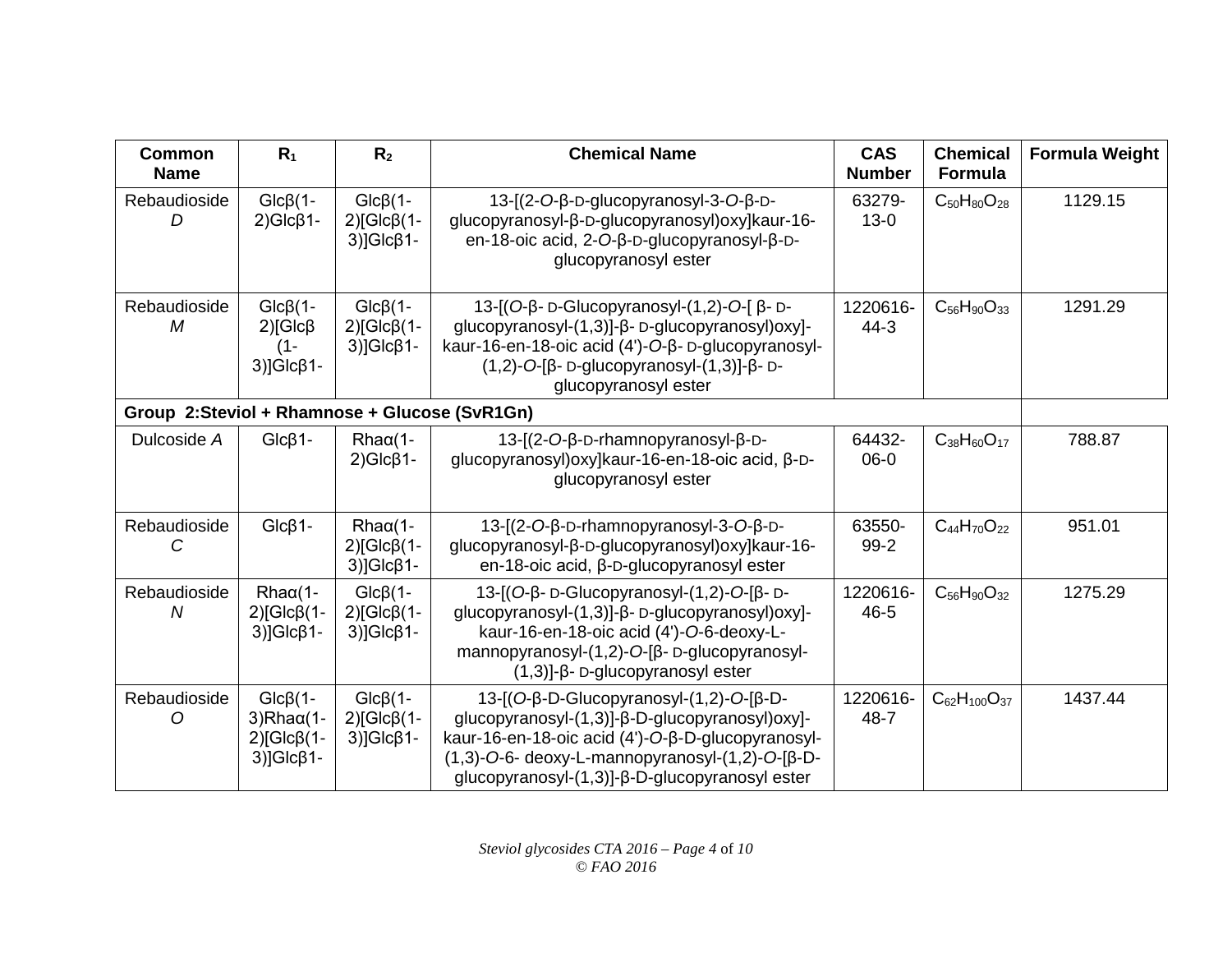| <b>Common</b><br><b>Name</b>                 | $R_1$    | R <sub>2</sub>                                                   | <b>Chemical Name</b>                                                                                                                | <b>CAS</b><br><b>Number</b> | <b>Chemical</b><br><b>Formula</b> | Formula Weight |
|----------------------------------------------|----------|------------------------------------------------------------------|-------------------------------------------------------------------------------------------------------------------------------------|-----------------------------|-----------------------------------|----------------|
| Group 3: Steviol + Xylose + Glucose (SvX1Gn) |          |                                                                  |                                                                                                                                     |                             |                                   |                |
| Rebaudioside                                 | $GlcB1-$ | $Xyl\beta(1-$<br>$2$ ) $Glc$ $\beta$ (1-<br>$3)$ ]Glc $\beta$ 1- | $13-[2-O-B-D-xylopyranosyl-3-O-B-D-$<br>glucopyranosyl-β-D-glucopyranosyl) oxy]kaur-16-<br>en-18-oic acid, β-D-glucopyranosyl ester | 438045-<br>89-7             | $C_{43}H_{68}O_{22}$              | 936.99         |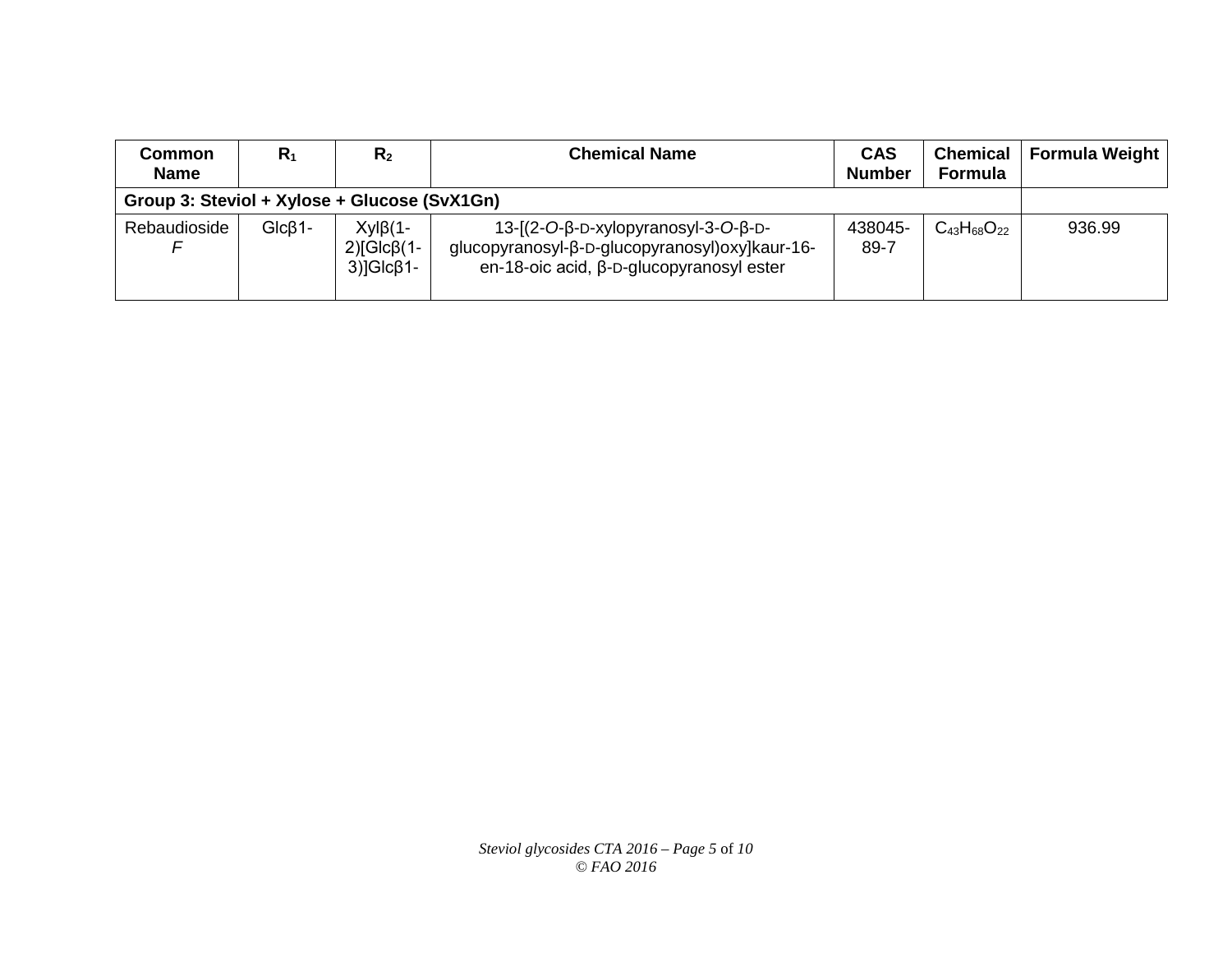### *3. Description*

Commercial steviol glycoside preparations are white to light yellow powders that are freely soluble in ethanol and water (50:50) mixtures. The powders can be odourless or have a slight characteristic odour. Water solutions are 200 to 300 times sweeter than sucrose.

#### *4. Manufacturing*

Steviol Glycosides from *Stevia rebaudiana* Bertoni is obtained from the leaves of *Stevia rebaudiana* Bertoni. The leaves are extracted with hot water and the aqueous extract is passed through an adsorption resin to trap and concentrate the component steviol glycosides. The resin is washed with a solvent alcohol to release the glycosides and the product is recrystallized from methanol or aqueous ethanol. Ion exchange resins may be used in the purification process. The final product may be spray-dried. The Committee, at its  $68<sup>th</sup>$  and  $69<sup>th</sup>$  meetings reviewed information on additional purification steps included in the manufacturing process of steviol glycosides considered by the 63<sup>rd</sup> JECFA. These steps included further recrystallization and separation steps; and the introduction of ethanol as a new solvent.

Rebaudioside A from Genetically Modified *Yarrowia lipolytica* is is obtained from the fermentation of a non-toxigenic non-pathogenic strain of *Yarrowia lipolytica* that is genetically modified with heterologous genes from multiple donor organisms to overexpress steviol glycosides. After removal of the biomass by solid-liquid separation and heat treatment, the process involves concentration of the steviol glycosides (e.g. by resin adsorption), followed by purification of the rebaudioside A by crystallization and drying. Ion exchange resins may be used in the purification process. The final product may be spray-dried.

#### *5.Chemical characterization*

#### Composition of Steviol Glycosides from *Stevia rebaudiana* Bertoni

In response to the call for data on "stevioside" for the 63<sup>rd</sup> meeting of the Committee, submissions from several countries showed that the main components of the commercially available extracts of stevia are stevioside and rebaudioside A, in various amounts ranging from about 10-70% stevioside and 20-70% rebaudioside A. The information indicated that most commercial products contained more than 90% steviol glycosides with the two main steviol glycosides comprising about 80% of the material. The 63rd JECFA required that the summed content of stevioside and rebaudioside A was not less than 70% and established a minimum purity of 95% total steviol glycosides defined as the sum of rebaudioside A, stevioside, rebaudioside C and dulcoside A. Analytical data showed that most of the remaining 5% could be accounted for by saccharides other than those associated with the individual steviol glycosides.

Noting that the additive could be produced with high purity (at least 95%) and that all the steviol glycosides hydrolyze upon ingestion to steviol, on which the temporary ADI is based, the  $68<sup>th</sup>$ JECFA decided it was unnecessary to maintain a limit for the sum of stevioside and rebaudioside content and established an identification specification that rebaudioside A or stevioside be the main components of the product. A purity specification of 95% of seven named steviol glycosides (rebaudioside A,stevioside, rebaudioside C, dulcoside A, rubusoside, steviolbioside, and rebaudioside B) was also established . The Committee recognized that the newly revised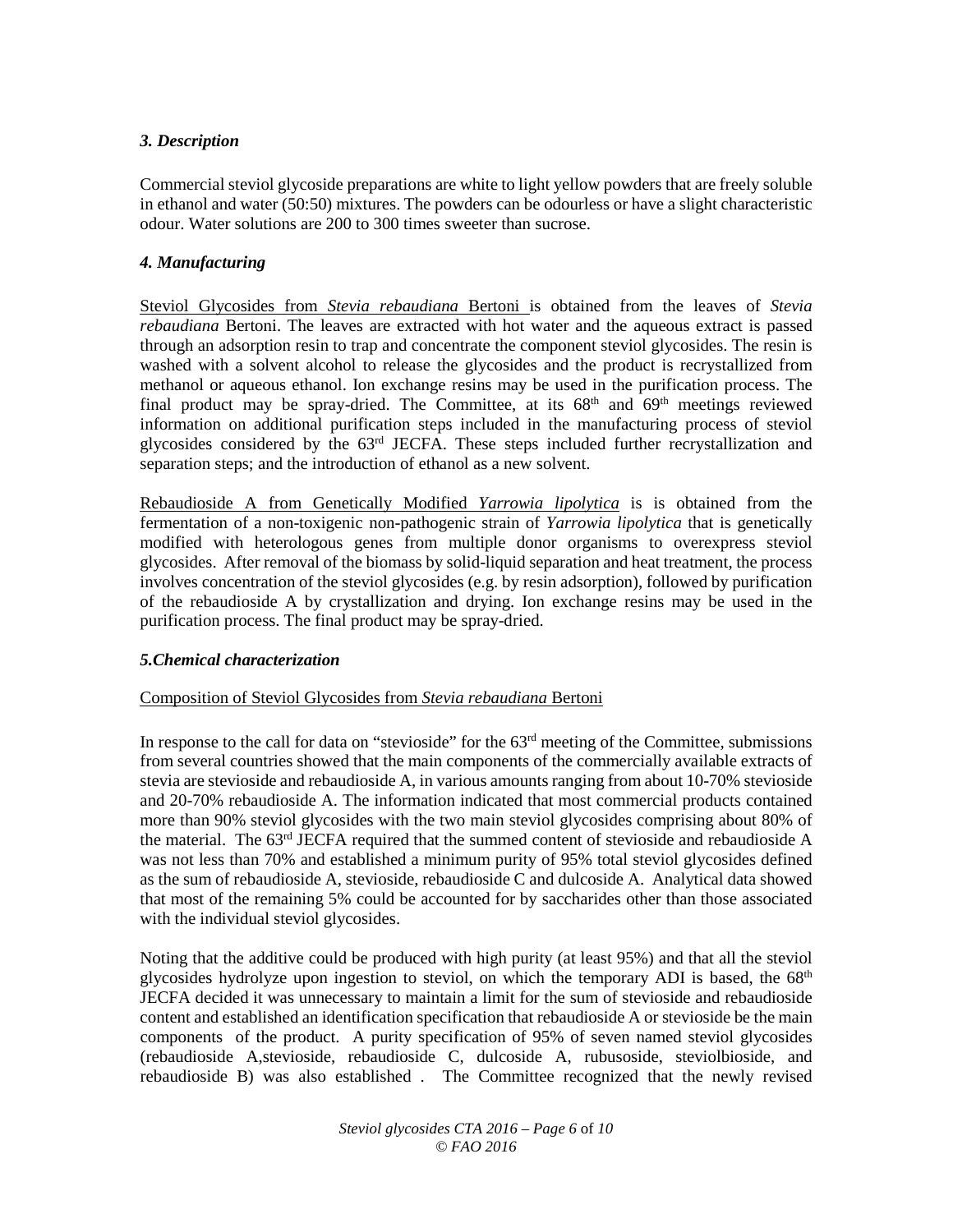specifications would cover a range of compositions that could include, on the dried basis, product that was at least 95% stevioside or at least 95% rebaudioside A.

At the 73rd JECFA the definition of steviol glycosides and purity specification of 95% was further expanded to include an additional two steviol glycosides for a total of nine (rebaudioside A, stevioside, rebaudioside B, rebaudioside C, rebaudioside D, rebaudioside F, dulcoside A, rubusoside and steviolbioside)

At the 82nd JECFA the definition was expanded from nine named compounds to any mixture of compounds derived from leaves of *Stevia rebaudiana* Bertoni containing a steviol backbone conjugated to any number or combination of the principal sugar moieties in any of the orientations occurring in the leaves of *Stevia rebaudiana* Bertoni including, glucose, rhamnose, xylose, fructose, and deoxyglucose.

#### Composition of Rebaudioside A from Multiple Gene Donors Expressed in *Yarrowia lipolytica*

At the 82nd JECFA a new monograph for Rebaudioside A from Multiple Gene Donors Expressed in Yarrowia lipolytica was established. It is composed of at least 95% (on the anhydrous basis) of rebaudioside A (13-[(2-*O*-β-D-glucopyranosyl-3-*O*-β-D-glucopyranosyl-β-Dglucopyranosyl)oxy]kaur-16-en-18-oic acid, β-D-glucopyranosyl ester, CAS 58543-16-1, chemical formula  $C_{44}H_{70}O_{23}$ ) with minor amounts of other steviol glycosides.

#### *5.1 Possible impurities*

Products containing steviol glycosides will contain, in addition to saccharides other than those associated with the individual steviol glycosides, residual extraction/recrystallization solvent and possibly residues of ion-exchange resins used in the manufacturing process. The level of the nonglycosidic fraction, because of its highly non-polar character, can be considered insignificant in the additive. The limit of not more than 4% loss-on-drying established by the 63<sup>rd</sup> JECFA was increased to not more than 6% by the 68<sup>th</sup> JECFA and the maximum limit for residual methanol of 100 mg/kg also established by the  $63<sup>rd</sup>$  JECFA was raised to 200 mg/kg. The  $69<sup>th</sup>$  JECFA introduced a maximum limit for residual ethanol of 5000 mg/kg. Maximum limits of 1 mg/kg for both arsenic and lead were maintained.

Rebaudioside A from Multiple Gene Donors Expressed in *Yarrowia lipolytica* will contain minor amounts of rebaudioside D, rebaudioside B, rebaudioside M, and stevioside and may contain minor amounts of steviol and kaurenoic acid which are intermediates in the biosynthetic pathway of steviol glycosides.

#### *5.2 Analytical methods*

Different methods, mainly IR, and liquid chromatographic methods, are currently available for the identification and determination of the principal steviol glycosides.

#### *6. Functional uses and reactions/fate in foods*

Preparations of steviol glycosides have been reported to be used principally as sweeteners in fruit and milk-based drinks, table-top sweeteners, desserts, yoghurts, confectionaries, delicacies, and pickles.

> *Steviol glycosides CTA 2016 – Page 7* of *10 © FAO 2016*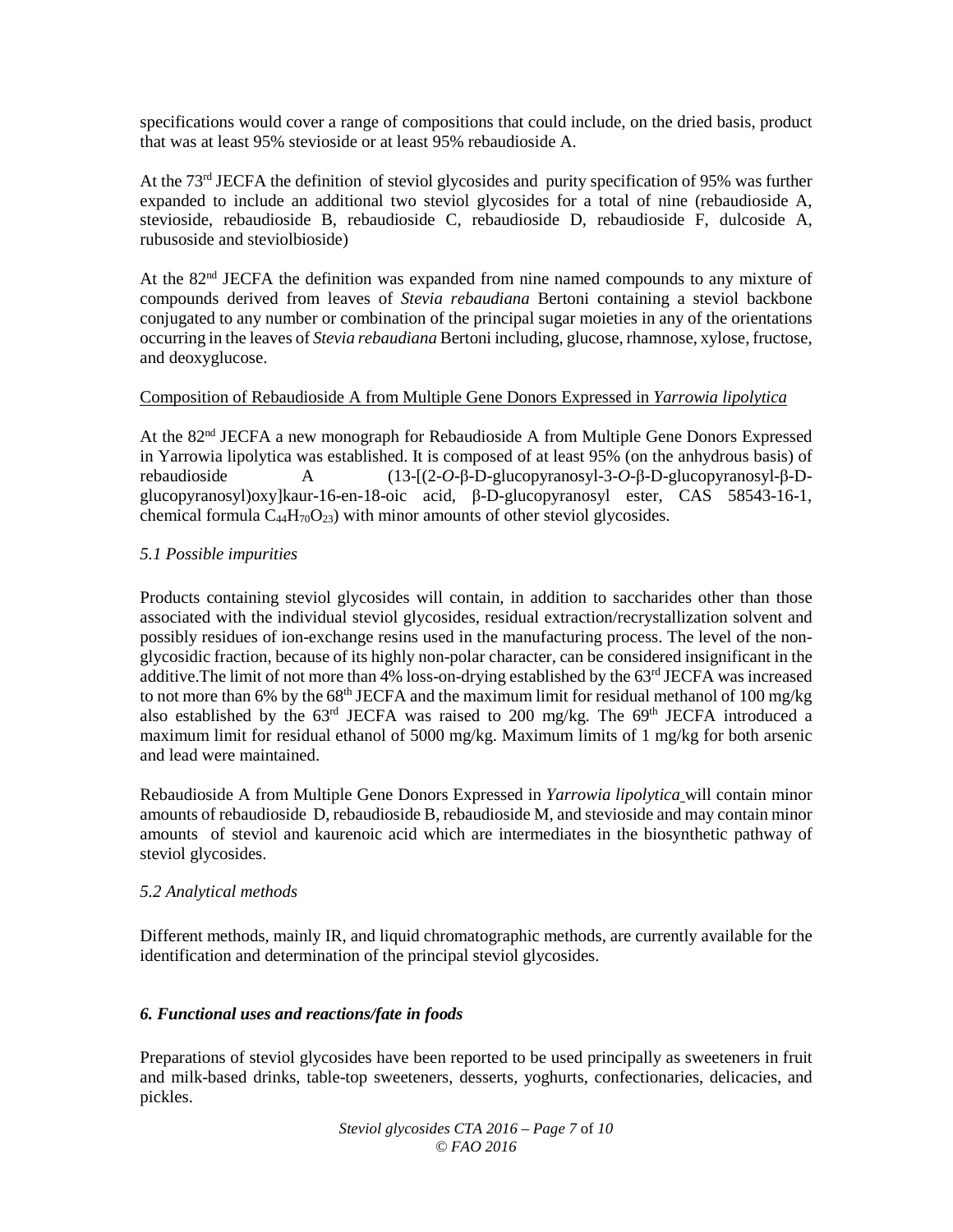Stevioside and rebaudioside A are reasonably thermally stable under the elevated temperatures used in food processing and do not undergo browning or caramelization when heated. In response to a request by the 63rd JECFA for information on the hydrolytic stability of steviol glycosides in acidic foods, the Committee received results of thermal and hydrolytic stability studies for the specified material: It appears that citric acid solutions (pH 2-4) of steviol glycosides (ca. 1000 mg/l; ca. 29% stevioside,  $62\%$  rebaudioside A) are highly stable for at least 180 days at  $20^\circ$ . At elevated temperatures (80°, in water, 8 h), however, the same samples showed 4% and 8% decomposition at, respectively, pH 4.0 and 3.0. At 100°, decomposition was expectedly higher: 10% and 40% at, respectively, pH 4.0 and pH 3.0. Also, at  $100^{\circ}$  decomposition was 4% at pH 6.0, but increased to about 16% at pH 8.0. And in an acidic beverage (pH  $3.8$ ) held at  $24^{\circ}$  for one year, essentially no decomposition of steviol glycosides (ca. 94% rebaudioside) was noted. Isosteviol (Figure 2) was identified as a decomposition product in the tested samples:



Figure 2. Isosteviol (C.A.S. no. 27975-19-5)

The Committee also had available a summary of literature studies that addressed the stabilities of stevioside and rebaudioside A, which it considered relevant to its evaluation because the specified material includes products that may be 95% stevioside or 95% rebaudioside. Unfortunately, information on the purities of the substances used in these studies was not provided. The studies are summarized as follows:

*1)* Refluxing stevioside (5 h; 0.4% hydrochloric acid (pH 1.16, aq. methanol)): identifiable hydrolysis products: 49% steviol, 29% steviolbioside, 4% 13-O-ß-D-glucopyranosyl-steviol, and 19% 13-O-ß-D-glucopyranosyl-steviol-ß-D-glucopyranosyl ester.

*2)* Heating stevioside or rebaudioside A (citric or phosphoric acid solutions; 5.7 days): no decomposition at 60°; at 100°, decomposition products noted, but not identified. No steviol was observed.

3) Stevioside (aqueous acid, pH 2.5 and 3.0; 80° and 100°): After one hour, maximum decomposition (10%) noted at pH 2.5 and 100 $^{\circ}$ . No information on the acid used.

4) Stevioside and rebaudioside A (650 mg/l; 100°): Decomposition in neutral solutions after 13 hours; 40% decomposition in acid solutions (citric acid, pH 2.6; phosphoric acid, pH 2.4) after 4 hours.

*5)* Stevioside (130 mg/l; citric acid; room temperature; 6 months): 2.5% loss at pH 4.0; 10% loss at pH 3.0.

6) Stevioside (1000 mg/l; pH 2.6 - citric acid solution,;  $4^{\circ}$  and  $22^{\circ}$ ): stable for up to 4 months. Rebaudioside A (22°; pH 2.6): slightly less stable than stevioside; some decomposition after three months. At 37°, both substances begin to decompose after 2 months; ca. 15%

decomposed at 4 months. These data also suggest that, in citric acid solutions, stevioside is more thermally stable than Rebaudioside A.

*7)* Rebaudioside A (1000 mg/L; phosphoric acid - pH 2.6)) showed slightly greater thermal stability than stevioside (1000 mg/L; phosphoric acid - pH 2.6)).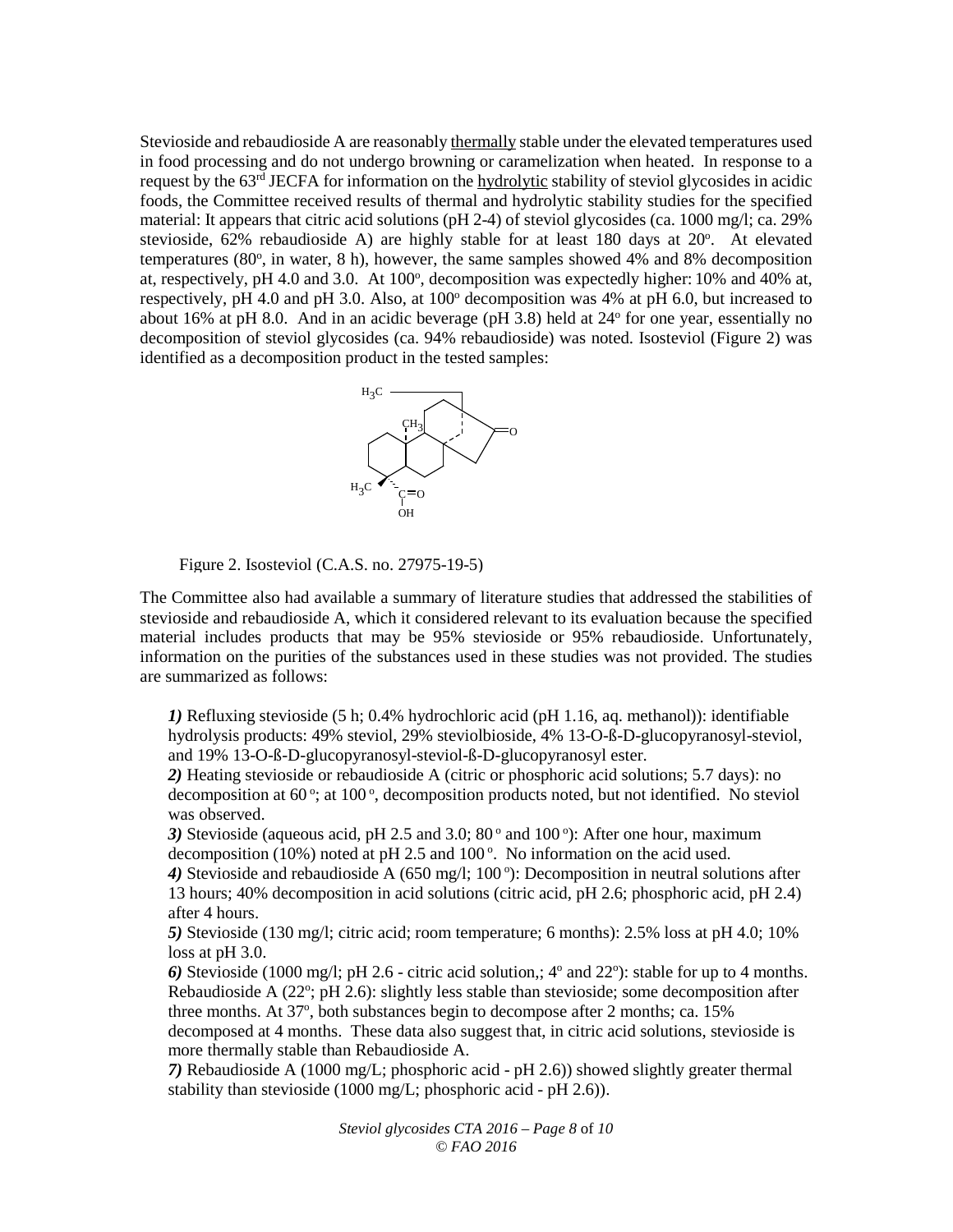*8)* Stevioside (500 mg/l; room temp.; solutions of 10 g/l citric and phosphoric acids (pH: 2.1 and 1.6, respectively): decomposition begins after one month; stable in 5% acetic acid (pH 2.6). In the phosphoric acid solution (4 months), decomposition reached 75%; in citric acid, decomposition was 20%. The greatest stability was observed for the acetic acid solution.

The 68<sup>th</sup> JECFA concluded that steviol glycosides is sufficiently thermally and hydrolytically stable for food use, including acidic beverages, under normal conditions of processing/storage.

Study results made available to JECFA for the 82<sup>nd</sup> meeting supported that the stability of steviol glycosides extract preparations established by JECFA at the 68th meeting can be extended to include steviol glycoside extract preparations containing higher levels of new glycosides added to the definition appearing in commercial products, mainly rebaudioside D and rebaudioside M.

#### *7. Use levels in foods*

| Food type                             | Reported maximum use-level (mg/kg) |  |
|---------------------------------------|------------------------------------|--|
| Beverages (soft drinks, fruit drinks) | 600                                |  |
| Desserts                              | 500                                |  |
| Yogurt                                | 500                                |  |
| Cold confectionery                    | 500                                |  |
| Sauces                                | 1000                               |  |
| Pickles                               | 1000                               |  |
| <b>Delicacies</b>                     | 1000                               |  |
| Sweet corn                            | 200                                |  |
| <b>Bread</b>                          | 160                                |  |
| <b>Biscuits</b>                       | 300                                |  |

Food use-levels reported to the Committee at the  $63<sup>rd</sup>$ ,  $68<sup>th</sup>$  and  $69<sup>th</sup>$  meetings

Additional uses include use as a table-top sweetener and as a sweetener for ready-to-eat-cereals.

#### *8. References*

Bahndorf, D., Huber C., and Kienle U., 2007. Report to JECFA: *The Pharmacological Effects of Steviol Glycosides*, International Association for Stevia Research e.V., Hirschstrasse, Germany.

Chen, Junshi, Personal communication to Harriet Wallin, 5 January 2004.

*Extraction of Stevia Glycosides with*  $CO_2$  *+ Water,*  $CO_2$  *+ Ethanol, and*  $CO_2$  *+ Water + Ethanol.* [http://www.gireaud.net/stevia\\_extract\\_indus.htm](http://www.gireaud.net/stevia_extract_indus.htm) (Source cited as: Brazilian Journal of Chemical Engineering) accessed 14 April 2007.

European Commission Decision 2000/196/EU, OJ L 61, p.14, 3 August 2000.

European Scientific Committee on Food, *Opinion on Stevioside as a Sweetener*, adopted 17 June 1999; *Opinion on Stevia Rebaudiana Bertoni plants and leaves*, adopted 17 June 1999.